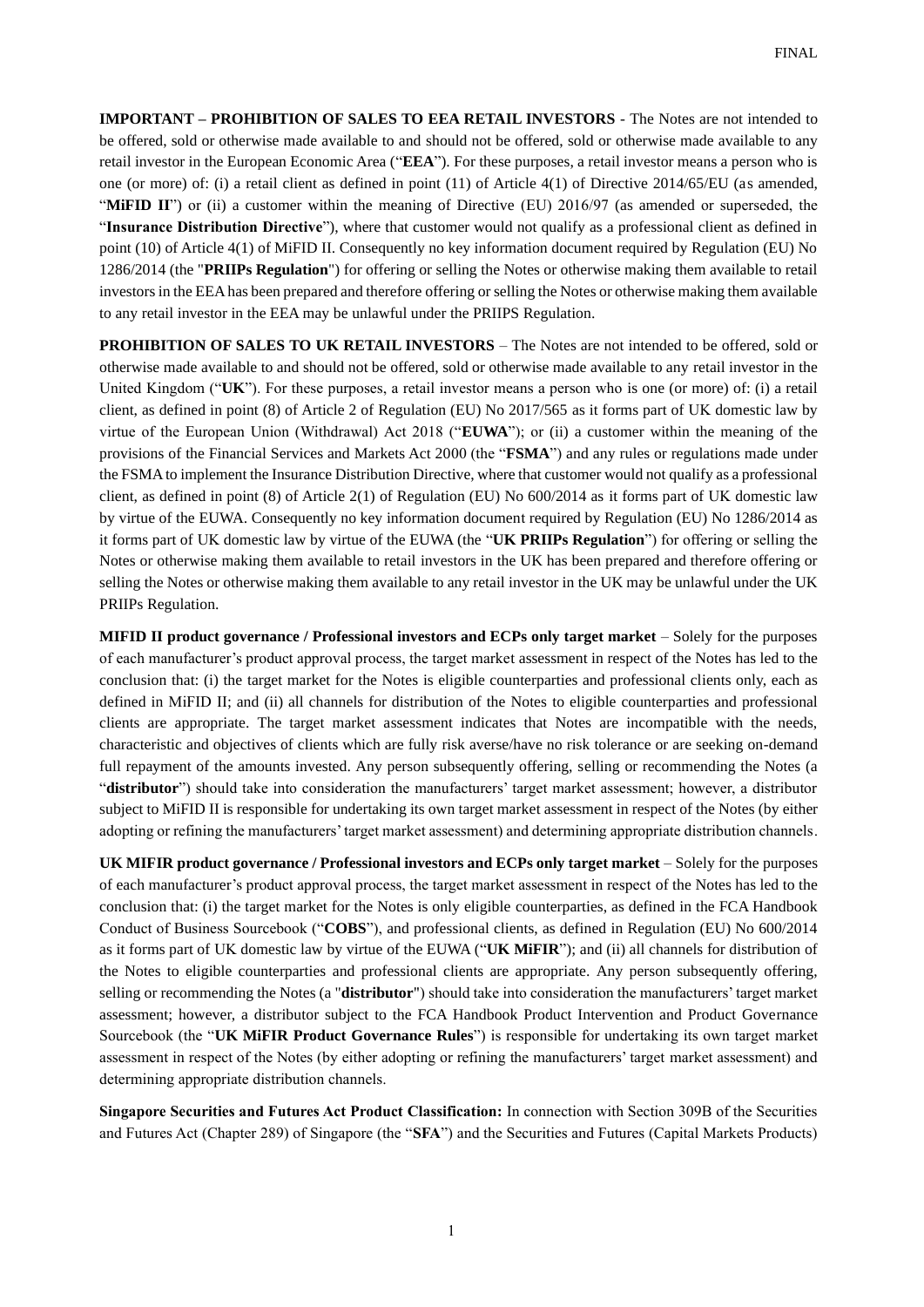Regulations 2018 of Singapore (the "**CMP Regulations 2018**"), the Issuer has determined, and hereby notifies all relevant persons (as defined in Section 309A(1) of the SFA), that the Notes are prescribed capital markets products (as defined in the CMP Regulations 2018) and are Excluded Investment Products (as defined in MAS Notice SFA 04-N12: Notice on the Sale of Investment Products and MAS Notice FAA-N16: Notice on Recommendation on Investment Products.

### **Final Terms dated 28 June 2021**

# **ASSICURAZIONI GENERALI S.p.A.**

#### **Legal Entity Identifier (LEI): 549300X5UKJVE386ZB61**

Issue of €500,000,000 1.713 per cent. Tier 2 Notes due 30 June 2032

being Sustainability Bonds

under the

### **€15,000,000,000**

#### **Euro Medium Term Note Programme**

#### **PART A - CONTRACTUAL TERMS**

Terms used herein shall be deemed to be defined as such for the purposes of the Terms and Conditions of the Tier 2 Notes (the "**Conditions**") set forth in the base prospectus dated 25 May 2021 (the "**Base Prospectus**") and the supplement to the Base Prospectus dated 22 June 2021, which together constitute a base prospectus for the purposes of Regulation (EU) 2017/1129 (the "**Prospectus Regulation**") and the relevant implementing measures in Luxembourg. This document constitutes the Final Terms of the Notes described herein for the purposes of Article 8.2(a) of the Prospectus Regulation and must be read in conjunction with such Base Prospectus as so supplemented. Full information on the Issuer is only available on the basis of the Base Prospectus as so supplemented and full information on the offer of the Notes is only available on the basis of the combination of these Final Terms and the Base Prospectus as so supplemented. The Base Prospectus and the supplement to the Base Prospectus are available for viewing at the registered office of the Issuer and on the Issuer's website at <https://www.generali.com/investors/debt-ratings/listed-debt-securities-disclaimer> and copies may be obtained from the principal office of the Paying Agents in Luxembourg. The Base Prospectus and the supplement and, in the case of Notes admitted to trading on the Regulated Market of the Luxembourg Stock Exchange, on the Professional Segment or for the Notes to be displayed on the LGX Platform of the Regulated Market of the Luxembourg Stock Exchange, the applicable Final Terms will also be published on the website of the Luxembourg Stock Exchange (*www.bourse.lu*).

- 1. (i) Series Number: 20
	- (ii) Tranche Number: 1
- 2. Specified Currency or Currencies: Euro  $("C")$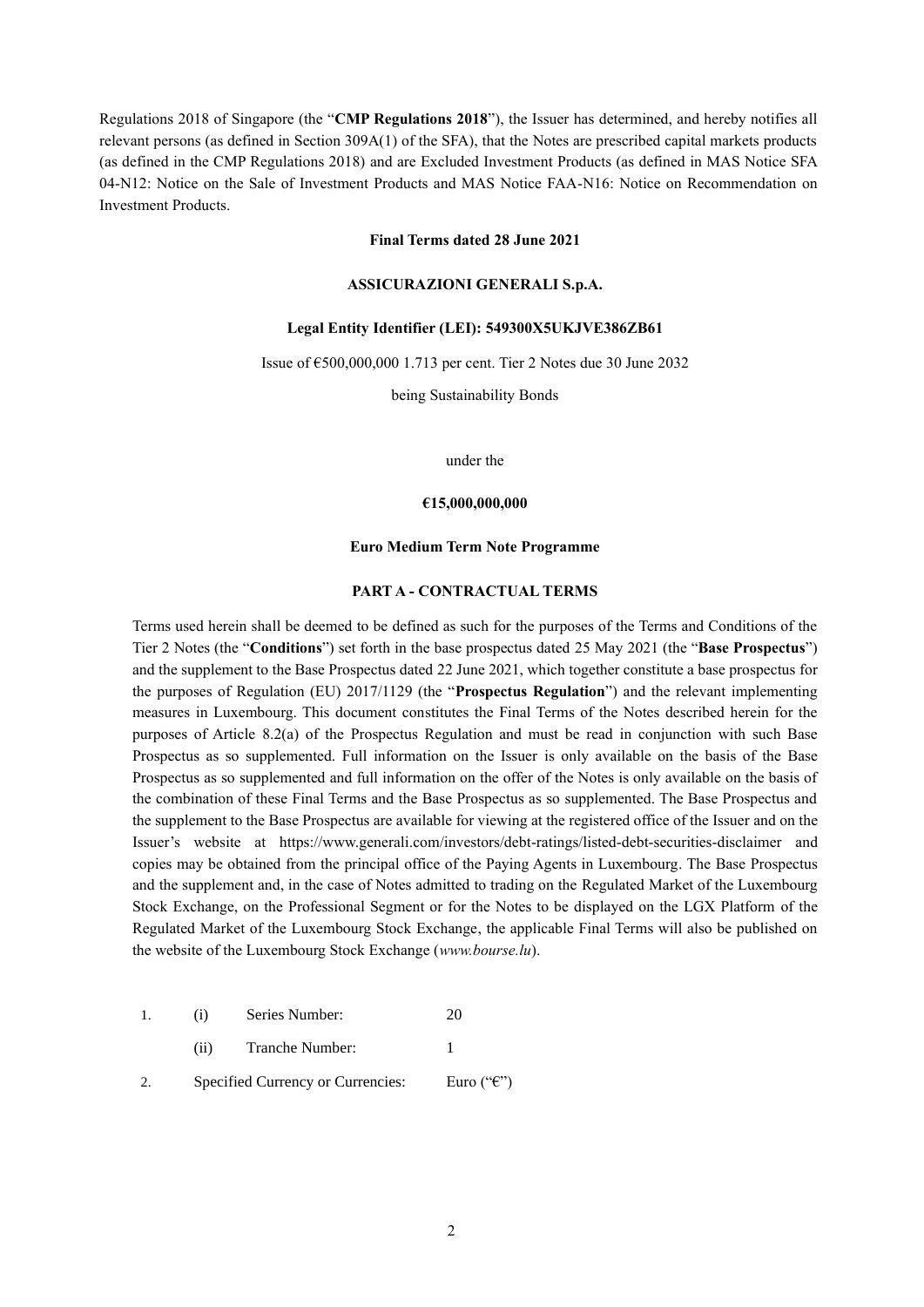Condition 2(a) (*Interpretation – Definitions – Specified Currency*)

3. Aggregate Nominal Amount of Notes admitted to trading:

|    | (i)                    | Series:                                                                                                          | €500,000,000                                                                                                                                                                           |
|----|------------------------|------------------------------------------------------------------------------------------------------------------|----------------------------------------------------------------------------------------------------------------------------------------------------------------------------------------|
|    | (ii)                   | Tranche:                                                                                                         | €500,000,000                                                                                                                                                                           |
| 4. | <b>Issue Price:</b>    |                                                                                                                  | 100% of the Aggregate Nominal Amount                                                                                                                                                   |
| 5. | (i)                    | Specified Denomination(s):<br>Condition 2(a)<br>(Interpretation - Definitions<br>$-$ Specified<br>Denominator(s) | €100,000 and integral multiples of €1,000 in excess<br>thereof up to and including €199,000. No Notes in<br>definitive form will be issued with a denomination above<br>€199,000.      |
|    | (ii)                   | <b>Calculation Amount:</b>                                                                                       | €1,000                                                                                                                                                                                 |
|    |                        | Condition $2(a)$<br>(Interpretation - Definitions<br>- Calculation Amount)                                       |                                                                                                                                                                                        |
| 6. | (i)                    | <b>Issue Date:</b>                                                                                               | 30 June 2021                                                                                                                                                                           |
|    |                        | Condition 2(a)<br>$(Interpretation - Definitions$<br>$-$ <i>Issue Date</i> )                                     |                                                                                                                                                                                        |
|    | (ii)                   | <b>Interest Commencement</b><br>Date:                                                                            | <b>Issue Date</b>                                                                                                                                                                      |
|    |                        | Condition $2(a)$<br>(Interpretation - Definitions<br>- Interest Commencement<br>Date)                            |                                                                                                                                                                                        |
| 7. |                        | <b>Maturity Date:</b>                                                                                            | The Interest Payment Date falling in 30 June 2032                                                                                                                                      |
|    |                        | Condition 2(a) ( <i>Interpretation</i> $-$<br>Definitions - Maturity Date)                                       |                                                                                                                                                                                        |
|    |                        |                                                                                                                  | Condition 6 (Conditions for Redemption) and Condition<br>10.1.1 (Redemption and Purchase - Redemption<br>Scheduled Redemption of Notes with specified maturity<br><i>date</i> ) apply. |
| 8. | <b>Interest Basis:</b> |                                                                                                                  | 1.713 % Fixed Rate                                                                                                                                                                     |
|    |                        | Condition 8 (Interest)                                                                                           | (further particulars specified below)                                                                                                                                                  |
| 9. |                        | Redemption/Payment Basis:                                                                                        | Redemption at par                                                                                                                                                                      |
|    | Purchase)              | Condition 10 (Redemption and                                                                                     |                                                                                                                                                                                        |
|    |                        |                                                                                                                  |                                                                                                                                                                                        |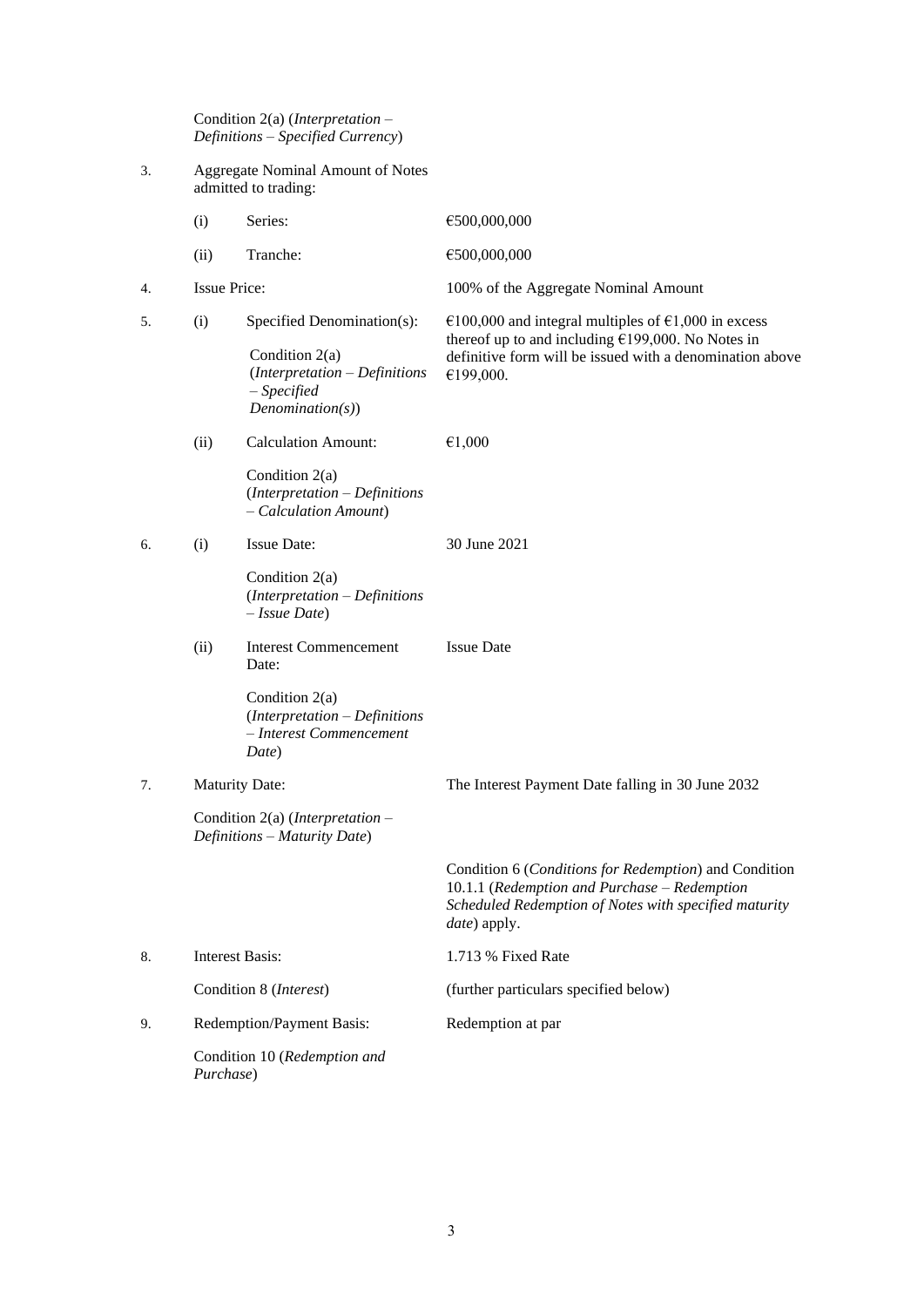| 10. | (i)           | Change of interest following<br><b>Optional Redemption Date</b><br>(Call): | Not Applicable                                |
|-----|---------------|----------------------------------------------------------------------------|-----------------------------------------------|
|     | (ii)          | Interest Basis reset on Reset<br>Date:                                     | Not Applicable                                |
| 11. | Call Options: |                                                                            |                                               |
|     | reasons)      | Condition 10.2 (Redemption for tax                                         | Redemption for tax reasons                    |
|     |               | Condition 10.3 (Redemption at the<br>option of the Issuer)                 | <b>Issuer Call</b>                            |
|     |               | Condition 10.4 (Optional Redemption<br>due to a Regulatory Event)          | Optional Redemption due to a Regulatory Event |
|     |               | Condition 10.5 (Optional Redemption<br>due to a Rating Event)              | Optional Redemption due to a Rating Event     |
|     |               | Condition 10.6 (Optional Redemption<br>due to an Accounting Event)         | Not Applicable                                |
|     |               | Condition 10.6A (Clean-up Call                                             | Optional redemption due to Clean-up Call      |
|     | Option)       |                                                                            | (further particulars specified below)         |
| 12. |               | <b>Status of the Notes:</b>                                                | <b>Senior Dated Subordinated Notes</b>        |
|     |               |                                                                            |                                               |

Condition 4 (*Status of the Notes*)

# **PROVISIONS RELATING TO INTEREST (IF ANY) PAYABLE**

| 13. |       | <b>Fixed Rate Note Provisions</b>                                                                | Applicable                                                                                                        |
|-----|-------|--------------------------------------------------------------------------------------------------|-------------------------------------------------------------------------------------------------------------------|
|     |       | Condition 8.1 ( <i>Interest – Interest on</i><br><b>Fixed Rate Notes</b> )                       |                                                                                                                   |
|     | (i)   | Rate of Interest:                                                                                | 1.713% per annum payable annually in arrear                                                                       |
|     | (ii)  | Interest Payment Date(s):                                                                        | 30 June in each year from (and including) 30 June 2022<br>up to and including the date of redemption of the Notes |
|     | (iii) | <b>Fixed Coupon Amount:</b>                                                                      | $€17.13$ per Calculation Amount                                                                                   |
|     |       | Condition 8.1.2 ( <i>Interest</i> –<br>Interest on Fixed Rate Notes<br>$-Fixed\,Coupon\,Amount)$ |                                                                                                                   |
|     | (iv)  | Broken Amount(s):                                                                                | Not Applicable                                                                                                    |
|     |       | Condition $2(a)$<br>$(Interpretation - Definitions$<br>- Broken Amount)                          |                                                                                                                   |
|     | (v)   | Day Count Fraction:                                                                              | Actual/Actual (ICMA)                                                                                              |
| 14. |       | <b>Reset Note Provisions</b>                                                                     | Not Applicable                                                                                                    |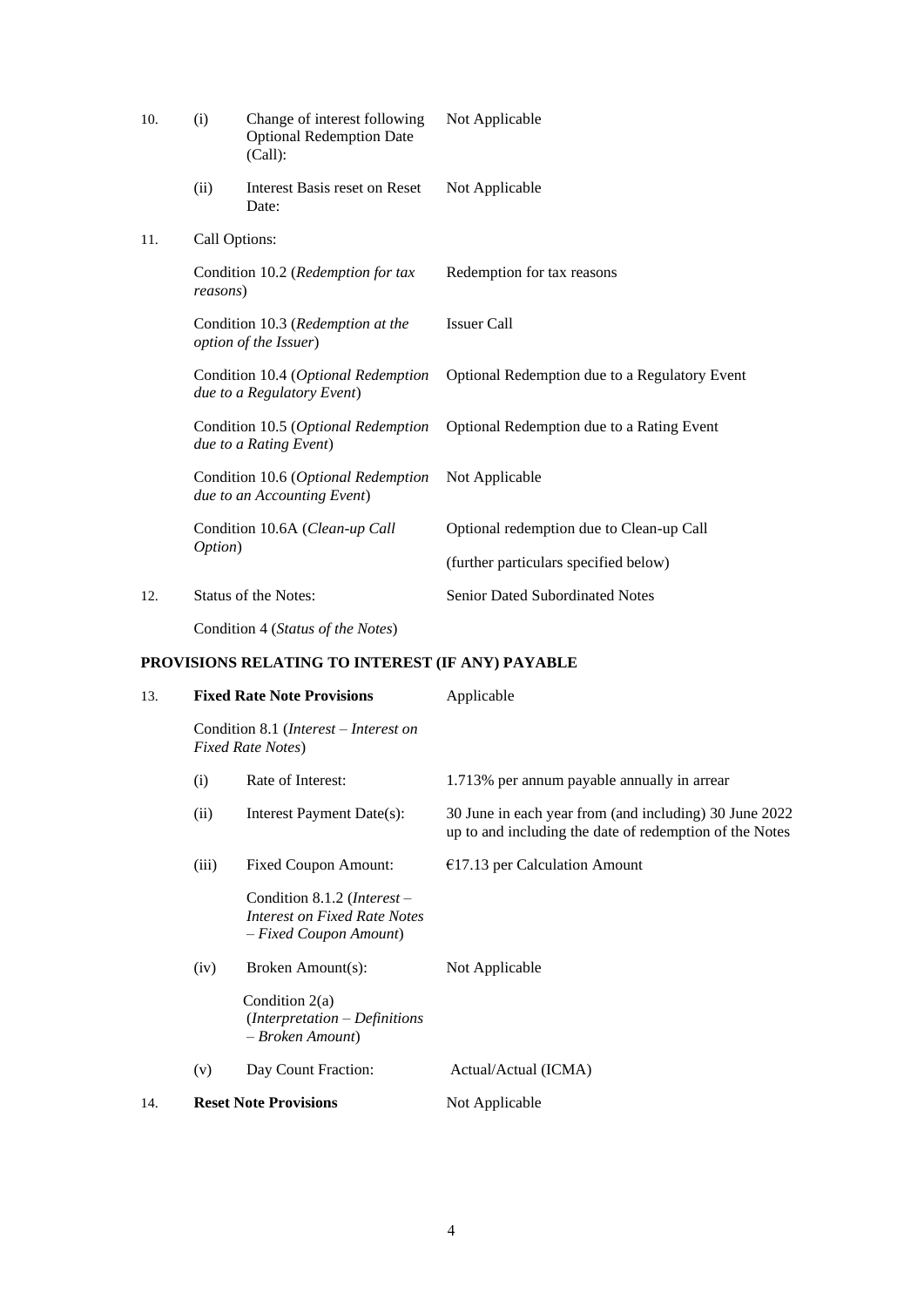Condition 8.2 (*Interest – Interest on Reset Notes*)

| 15. | <b>Floating Rate Note Provisions</b> | Not Applicable |
|-----|--------------------------------------|----------------|
|     |                                      |                |

Condition 8.3 (*Interest – Interest on Floating Rate Notes*)

16. **Zero Coupon Note Provisions** Not Applicable

Condition 9 (*Zero Coupon Notes*)

# **PROVISIONS RELATING TO OPTIONAL REDEMPTION DATE (CALL)**

Condition 7 (*Initial and Post-Call Interest Provisions*)

| 17. | <b>Fixed Rate Note Provisions</b> | Not Applicable |
|-----|-----------------------------------|----------------|
|-----|-----------------------------------|----------------|

| 18. | <b>Floating Rate Note Provisions</b> | Not Applicable |
|-----|--------------------------------------|----------------|
|     |                                      |                |

# **PROVISIONS RELATING TO INTEREST DEFERRAL**

Condition 5 (*Deferral of Interest*)

| 19. | (i)                                                  | <b>Optional Deferral of Interest:</b>                                              | Not Applicable                                    |
|-----|------------------------------------------------------|------------------------------------------------------------------------------------|---------------------------------------------------|
|     |                                                      | Condition 5.1 (Deferral of<br>Interest – Optional Deferral<br><i>of Interest</i> ) |                                                   |
|     | (ii)                                                 | Mandatory Deferral of<br>Interest                                                  | Applicable                                        |
|     |                                                      | Condition 5.2 (Deferral of<br>Interest - Mandatory<br>Deferral of Interest)        |                                                   |
|     | (iii)                                                | Deferred Interest Payment<br>Events                                                |                                                   |
|     |                                                      | Condition 5.3 (Arrears of<br><i>Interest</i> )                                     | Deferred Interest Payment Events Option C applies |
|     |                                                      | PROVISIONS RELATING TO REDEMPTION                                                  |                                                   |
| 20. | <b>Call Option</b><br>Condition 10.3 (Redemption and |                                                                                    | Applicable                                        |
|     |                                                      |                                                                                    |                                                   |

*Purchase – Redemption at the option of the Issuer*)

| (i)   | <b>Optional Redemption Date</b><br>(Call):      | any Business Day from (and including) 30 December<br>2031 to (but excluding) the Maturity Date                       |
|-------|-------------------------------------------------|----------------------------------------------------------------------------------------------------------------------|
| (ii)  | <b>Optional Redemption Dates:</b>               | any Business Day from (and including) the Optional<br>Redemption Date (Call) to (but excluding) the Maturity<br>Date |
| (iii) | <b>Optional Redemption</b><br>Amount(s) (Call): | $\epsilon$ 1,000 per Calculation Amount.                                                                             |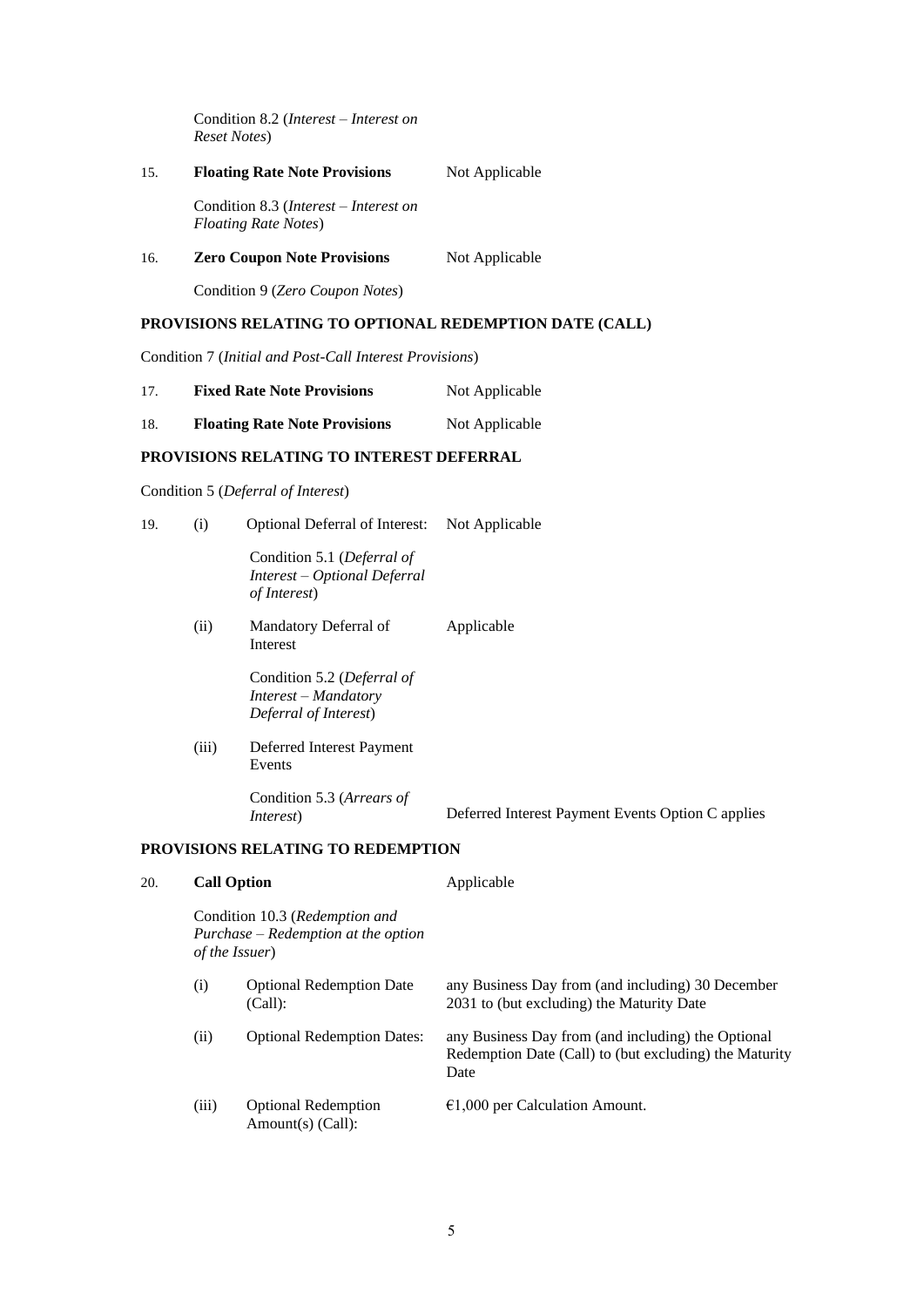|     | (iv)                                                                                                     | Redemption in part:                                                                                                | Not Applicable                                                          |  |
|-----|----------------------------------------------------------------------------------------------------------|--------------------------------------------------------------------------------------------------------------------|-------------------------------------------------------------------------|--|
|     | (v)                                                                                                      | If redeemable in part:                                                                                             |                                                                         |  |
|     |                                                                                                          | (a)<br>Minimum<br>Redemption<br>Amount:                                                                            | Not Applicable                                                          |  |
|     |                                                                                                          | (b)<br>Maximum<br>Redemption<br>Amount:                                                                            | Not Applicable                                                          |  |
| 21. |                                                                                                          | <b>Optional Redemption due to a</b><br><b>Regulatory Event</b>                                                     | Applicable                                                              |  |
|     |                                                                                                          | Condition 10.4 (Redemption and<br>Purchase - Optional Redemption due<br>to a Regulatory Event)                     | Partial Optional Redemption due to a Regulatory Event<br>does not apply |  |
| 22. |                                                                                                          | <b>Optional Redemption due to a</b><br><b>Rating Event</b>                                                         | Applicable                                                              |  |
|     |                                                                                                          | Condition 10.5 (Redemption and<br>Purchase - Optional Redemption due<br>to a Rating Event)                         |                                                                         |  |
| 23. |                                                                                                          | <b>Optional Redemption due to an</b><br><b>Accounting Event</b>                                                    | Not Applicable                                                          |  |
|     | Condition 10.6 (Redemption and<br>Purchase - Optional Redemption due<br>to an Accounting Event)          |                                                                                                                    |                                                                         |  |
| 24. |                                                                                                          | <b>Final Redemption Amount</b>                                                                                     | $€1,000$ per Calculation Amount.                                        |  |
|     | Amount)                                                                                                  | Condition 2(a) ( <i>Interpretation</i> –<br>Definitions - Final Redemption                                         |                                                                         |  |
| 25. |                                                                                                          | <b>Early Redemption Amount</b>                                                                                     |                                                                         |  |
|     | (i)                                                                                                      | Early Redemption<br>Amount(s) payable on<br>redemption for taxation<br>reasons (Early Redemption<br>Amount (Tax)): | Principal amount outstanding of the Notes                               |  |
|     |                                                                                                          | Condition 10.2 (Redemption<br>and Purchase - Redemption<br>for tax reasons)                                        |                                                                         |  |
|     | (ii)                                                                                                     | Early Redemption Amount<br>(Regulatory):                                                                           | Principal amount outstanding of the Notes                               |  |
|     | Condition 10.4 (Redemption<br>and Purchase - Optional<br>Redemption due to a<br><b>Regulatory Event)</b> |                                                                                                                    |                                                                         |  |
|     |                                                                                                          |                                                                                                                    |                                                                         |  |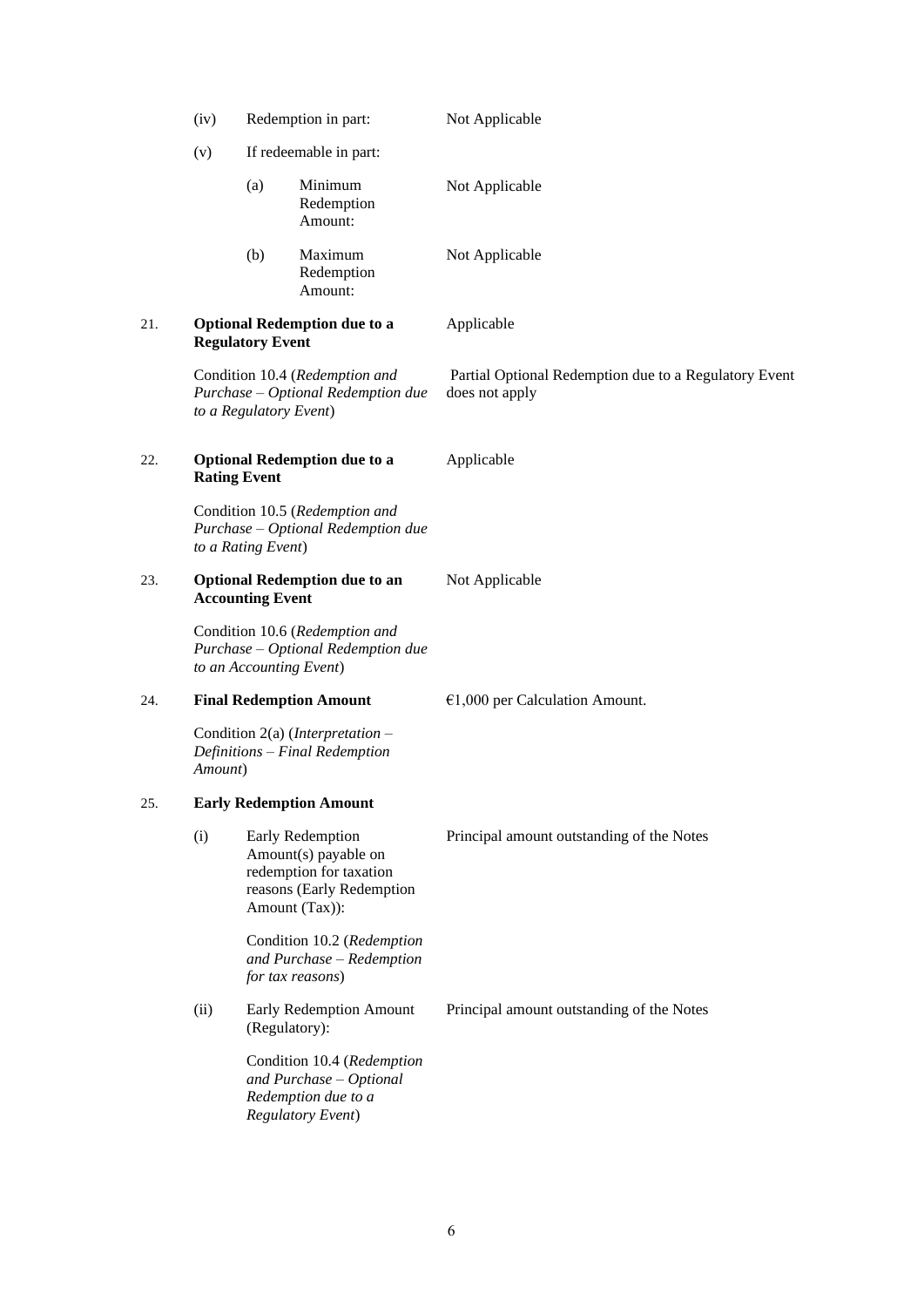| Condition 10.5 (Redemption<br>and Purchase - Optional<br>Redemption due to a Rating<br>Event)<br>(iv)<br>Early Redemption Amount<br>Not Applicable<br>(Accounting Event):<br>Condition 10.6 (Redemption<br>and Purchase - Optional<br>Redemption due to an<br><b>Accounting Event)</b><br>(v)<br>Early Redemption Amount<br>Principal amount outstanding of the Notes<br>(Clean-up):<br>Condition 10.6A<br>(Redemption and Purchase -<br>Clean-up Call Option)<br>(vi)<br>Make Whole Amount:<br>Not Applicable<br>Not Applicable<br><b>Redemption Margin:</b><br>Reference Bond:<br>Not Applicable<br>Not Applicable<br>Quotation Time:<br>(vii)<br>Party responsible for<br>Not Applicable<br>calculating the Make Whole<br>Amount:<br><b>GENERAL PROVISIONS APPLICABLE TO THE NOTES</b><br>Form of Notes:<br>26.<br>Global Note which is exchangeable for Definitive Notes<br>Condition 3 (Form, denomination<br>and title)<br>Global Note.<br>New Global Note:<br>27.<br>Applicable | (iii) | Early Redemption Amount<br>(Rating Event): | Principal amount outstanding of the Notes               |
|----------------------------------------------------------------------------------------------------------------------------------------------------------------------------------------------------------------------------------------------------------------------------------------------------------------------------------------------------------------------------------------------------------------------------------------------------------------------------------------------------------------------------------------------------------------------------------------------------------------------------------------------------------------------------------------------------------------------------------------------------------------------------------------------------------------------------------------------------------------------------------------------------------------------------------------------------------------------------------------|-------|--------------------------------------------|---------------------------------------------------------|
|                                                                                                                                                                                                                                                                                                                                                                                                                                                                                                                                                                                                                                                                                                                                                                                                                                                                                                                                                                                        |       |                                            |                                                         |
|                                                                                                                                                                                                                                                                                                                                                                                                                                                                                                                                                                                                                                                                                                                                                                                                                                                                                                                                                                                        |       |                                            |                                                         |
|                                                                                                                                                                                                                                                                                                                                                                                                                                                                                                                                                                                                                                                                                                                                                                                                                                                                                                                                                                                        |       |                                            |                                                         |
|                                                                                                                                                                                                                                                                                                                                                                                                                                                                                                                                                                                                                                                                                                                                                                                                                                                                                                                                                                                        |       |                                            |                                                         |
|                                                                                                                                                                                                                                                                                                                                                                                                                                                                                                                                                                                                                                                                                                                                                                                                                                                                                                                                                                                        |       |                                            |                                                         |
|                                                                                                                                                                                                                                                                                                                                                                                                                                                                                                                                                                                                                                                                                                                                                                                                                                                                                                                                                                                        |       |                                            |                                                         |
|                                                                                                                                                                                                                                                                                                                                                                                                                                                                                                                                                                                                                                                                                                                                                                                                                                                                                                                                                                                        |       |                                            |                                                         |
|                                                                                                                                                                                                                                                                                                                                                                                                                                                                                                                                                                                                                                                                                                                                                                                                                                                                                                                                                                                        |       |                                            |                                                         |
|                                                                                                                                                                                                                                                                                                                                                                                                                                                                                                                                                                                                                                                                                                                                                                                                                                                                                                                                                                                        |       |                                            |                                                         |
|                                                                                                                                                                                                                                                                                                                                                                                                                                                                                                                                                                                                                                                                                                                                                                                                                                                                                                                                                                                        |       |                                            |                                                         |
|                                                                                                                                                                                                                                                                                                                                                                                                                                                                                                                                                                                                                                                                                                                                                                                                                                                                                                                                                                                        |       |                                            |                                                         |
|                                                                                                                                                                                                                                                                                                                                                                                                                                                                                                                                                                                                                                                                                                                                                                                                                                                                                                                                                                                        |       |                                            | Temporary Global Note exchangeable for a Permanent      |
|                                                                                                                                                                                                                                                                                                                                                                                                                                                                                                                                                                                                                                                                                                                                                                                                                                                                                                                                                                                        |       |                                            | in the limited circumstances specified in the Permanent |
|                                                                                                                                                                                                                                                                                                                                                                                                                                                                                                                                                                                                                                                                                                                                                                                                                                                                                                                                                                                        |       |                                            |                                                         |

28. Additional Financial Centre(s) or other special provisions relating to Payment Business Days:

Condition 2(a) (*Interpretation – Definitions - Additional Financial Centre(s)*)

- 29. Talons for future Coupons or Receipts to be attached to Definitive Notes (and dates on which such Talons mature): No
- 30. Unmatured Coupons void Condition 11(f) applies

Not Applicable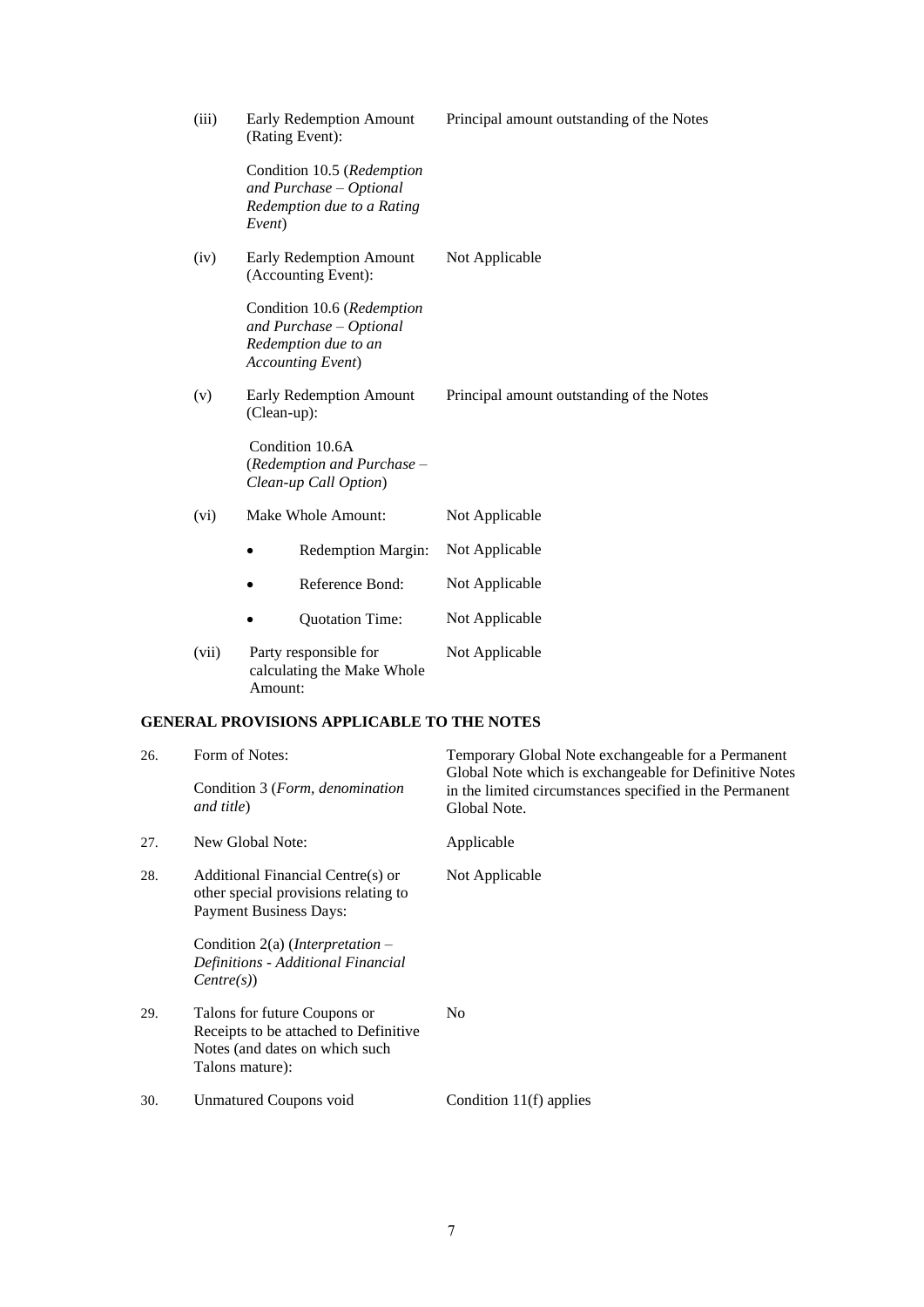Condition 11(f) (*Payments – Unmatured Coupons void*)

| 31. | Regulatory/Tax/Rating/Accounting<br><b>Event Modification Provisions:</b> | Condition 17.4(a)(A) ( <i>Modification and/or Exchange</i><br>following a Regulatory Event, Tax Event, Rating Event<br>or Accounting Event) is applicable in relation to<br>Regulatory Event, Tax Event and Rating Event     |
|-----|---------------------------------------------------------------------------|------------------------------------------------------------------------------------------------------------------------------------------------------------------------------------------------------------------------------|
|     | Regulatory/Tax/Rating/Accounting<br><b>Event Exchange Provisions:</b>     | Condition 17.4(a)(B) ( <i>Modification and/or Exchange</i><br>following a Regulatory Event, Tax Event, Rating Event<br>or Accounting Event) is not applicable in relation to<br>Regulatory Event, Tax Event and Rating Event |
| 32. | <b>Substitution Provisions</b>                                            | Not Applicable                                                                                                                                                                                                               |
|     | Condition 17.5 (Substitution)                                             |                                                                                                                                                                                                                              |
| 33. | Governing Law                                                             | Italian law                                                                                                                                                                                                                  |
|     | Condition 20 ( <i>Governing law and</i><br><i>jurisdiction</i> )          |                                                                                                                                                                                                                              |

# **THIRD PARTY INFORMATION**

Relevant third party information included in Part B (Other information), paragraph 2 below has been obtained from [www.fitchratings.com](http://www.fitchratings.com/) and [www.moodys.com.](http://www.moodys.com/) The Issuer confirms that such information has been accurately reproduced and that, so far as it is aware, and is able to ascertain from the information obtained from [www.fitchratings.com](http://www.fitchratings.com/) and [www.moodys.com,](http://www.moodys.com/) no facts have been omitted which would render the reproduced information inaccurate or misleading.

# Signed on behalf of the Issuer:

Signed by Alexandru Popescu

By: ........................................................................... on 28/06/2021 16:09:58 CEST *Duly authorised*

Signed by FABRIZIO TALOTTI on 28/06/2021 16:18:23 CEST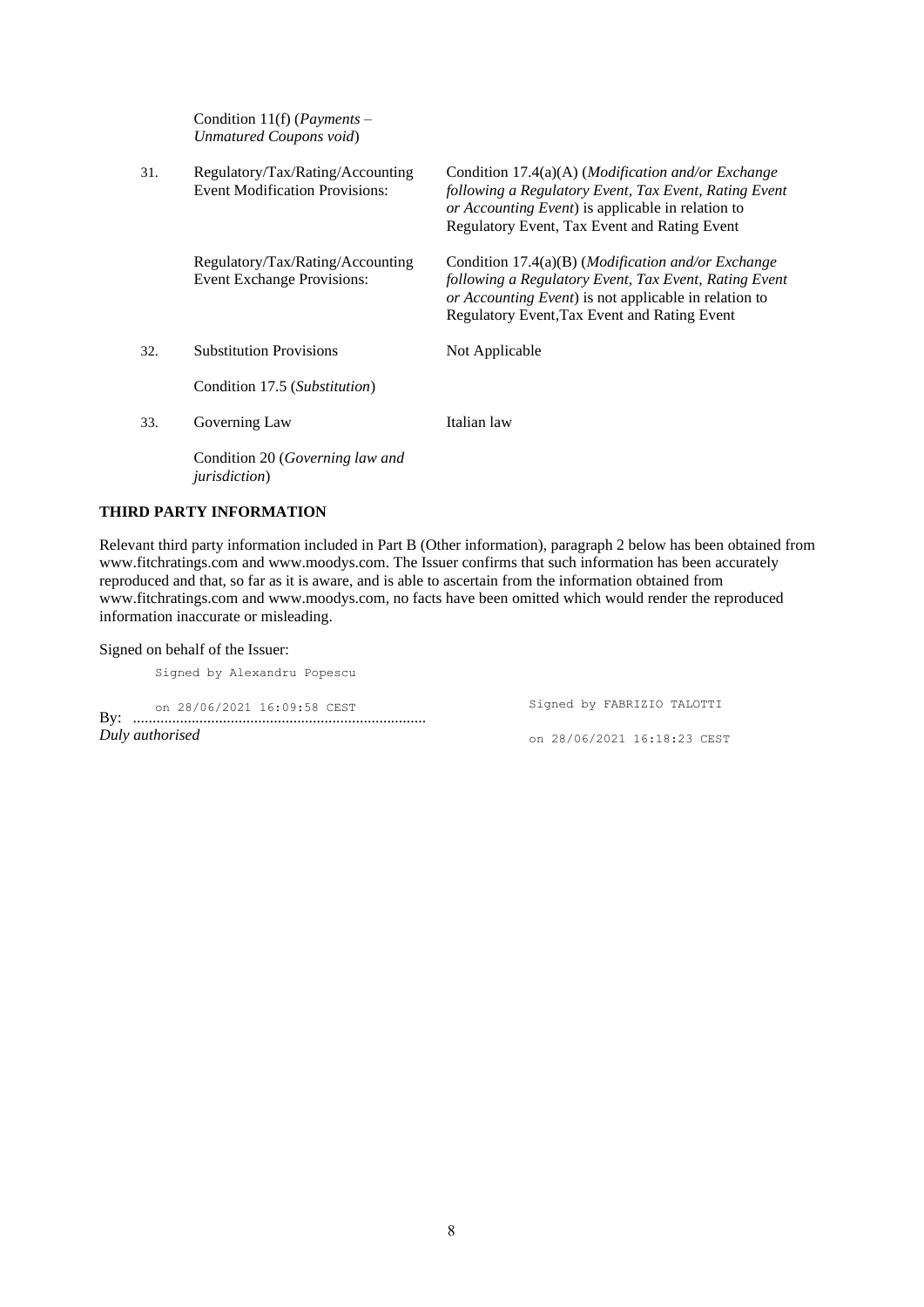### **PART B – OTHER INFORMATION**

#### 1. **LISTING AND ADMISSION TO TRADING**

of admission to trading:

| (i)   | Listing:                   | Official List of the Luxembourg Stock Exchange                                                                                                                                                                                                                                                                                                                  |
|-------|----------------------------|-----------------------------------------------------------------------------------------------------------------------------------------------------------------------------------------------------------------------------------------------------------------------------------------------------------------------------------------------------------------|
| (ii)  | Admission to trading:      | Application has been made for the Notes to be admitted to<br>trading on (A) the Professional Segment of the Regulated<br>Market of the Luxembourg Stock Exchange and (B) on<br>ExtraMOT market – Professional Segment (ExtraMOT PRO),<br>the multi-lateral trading facility organised and managed by<br>Borsa Italiana S.p.A., with effect from the Issue Date. |
| (iii) | Estimate of total expenses | $\epsilon$ 6,300 Luxembourg Stock Exchange and $\epsilon$ 2,500 Borsa Italiana                                                                                                                                                                                                                                                                                  |

major rating categories.

S.p.A.

#### 2. **RATINGS**

Ratings: The Notes to be issued have been rated:

Moody's Deutschland GmbH: Baa3 (hyb) ("**Moody's**") According to the definitions published by Fitch on its website as of the date of these Final Terms, "BBB" ratings denote that expectations of default risk are currently low. The capacity for payment of financial commitments is considered adequate, but adverse business or economic conditions are more likely to impair this capacity. This capacity may, nevertheless, be more vulnerable to adverse business or economic conditions than is the case for higher ratings. In addition, within rating categories, Fitch may use modifiers; the modifiers '+' or '-' may be appended to arating to denote relative status within

Fitch Ratings Ireland Limited: BBB- ("**Fitch**")

According to definitions published by Moody's on its website as of the date of these Final Terms, obligations rated "Baa" are judged to be medium-grade and subject to moderate credit risk and as such may possess certain speculative characteristics. In addition, Moody's appends numerical modifiers 1, 2 and 3 to each generic rating classification from 'Aa' to 'Caa; the modifier 3 indicates a ranking in the lower end of that generic rating category. Additionally, a "(hyb)" indicator is appended to all ratings of hybrid securities issued by banks, insurers, finance companies, and securities firms.

Each of Fitch Ratings Ireland Limited (sede secondaria italiana) and Moody's Deutschland GmbH is established in the EEA and registered under Regulation (EC) No 1060/2009, as amended (the "**EU CRA Regulation**").

In general, European regulated investors are restricted under the EU CRA Regulation and UK regulated investors are restricted under the UK CRA Regulation from using a rating for regulatory purposes unless (1) such rating is issued by a credit rating agency established in the EEA or the UK and registered under the relevant CRA Regulation; or (2) the rating is provided by a credit rating agency not established in the EEA or the UK but is endorsed by a credit rating agency established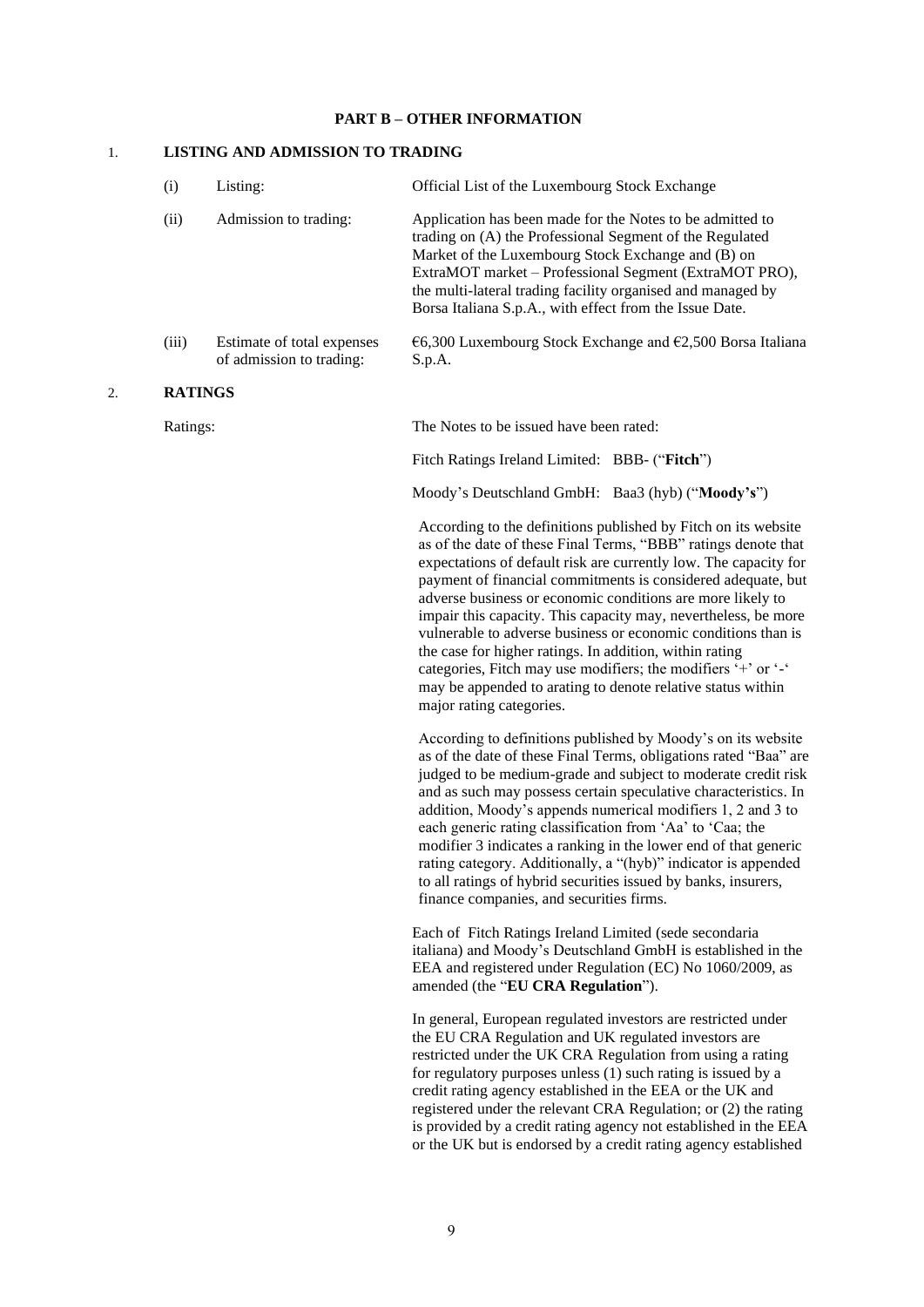in the EEA or the UK and registered under the relevant CRA Regulation; or (3) the rating is provided by a credit rating agency not established in the EEA or the UK which is certified under the relevant CRA Regulation.

# 3. **ADDITIONAL INTERESTS OF NATURAL AND LEGAL PERSONS INVOLVED IN THE ISSUE**

Save for any fees payable to the Banco Santander, S.A., BNP Paribas, Goldman Sachs International, HSBC Continental Europe, Mediobanca – Banca di Credito Finanziario S.p.A. and UniCredit Bank AG as Joint Lead Managers, so far as the Issuer is aware, no person involved in the offer of the Notes has an interest material to the offer.

# 4. **ESTIMATED NET PROCEEDS**

Estimated net proceeds: The amount of the proceeds from the issue of the Notes, net of expenses of admission to trading, is €499,991,200.

# 5. **YIELD** (Fixed Rate Notes only)

Indication of yield: 1.713%

#### 6. **HISTORIC INTEREST RATES / BENCHMARK RATES** (Floating Rate Notes only)

Not Applicable

#### 7. 7 **OPERATIONAL INFORMATION**

| (i)   | ISIN:                                                                          | XS2357754097                                                           |
|-------|--------------------------------------------------------------------------------|------------------------------------------------------------------------|
| (ii)  | Common Code:                                                                   | 235775409                                                              |
| (iii) | Intended to be held in a<br>manner which would allow<br>Eurosystem eligibility | Yes                                                                    |
|       |                                                                                | Yes. Note that the des<br>Notes are intended up<br>ICSDs as common sat |
|       |                                                                                | that the Notes will be                                                 |

ignation "yes" simply means that the on issue to be deposited with one of the fekeeper and does not necessarily mean that the Notes will be recognised as eligible collateral for Eurosystem monetary policy and intra day credit operations by the Eurosystem either upon issue or at any or all times during their life. Such recognition will depend upon the ECB being satisfied that Eurosystem eligibility criteria have been met.

(iv) Any clearing system(s) other than Euroclear Bank SA/NV and Clearstream Banking, S.A*.*, Luxembourg and the relevant identification number(s):

Not Applicable